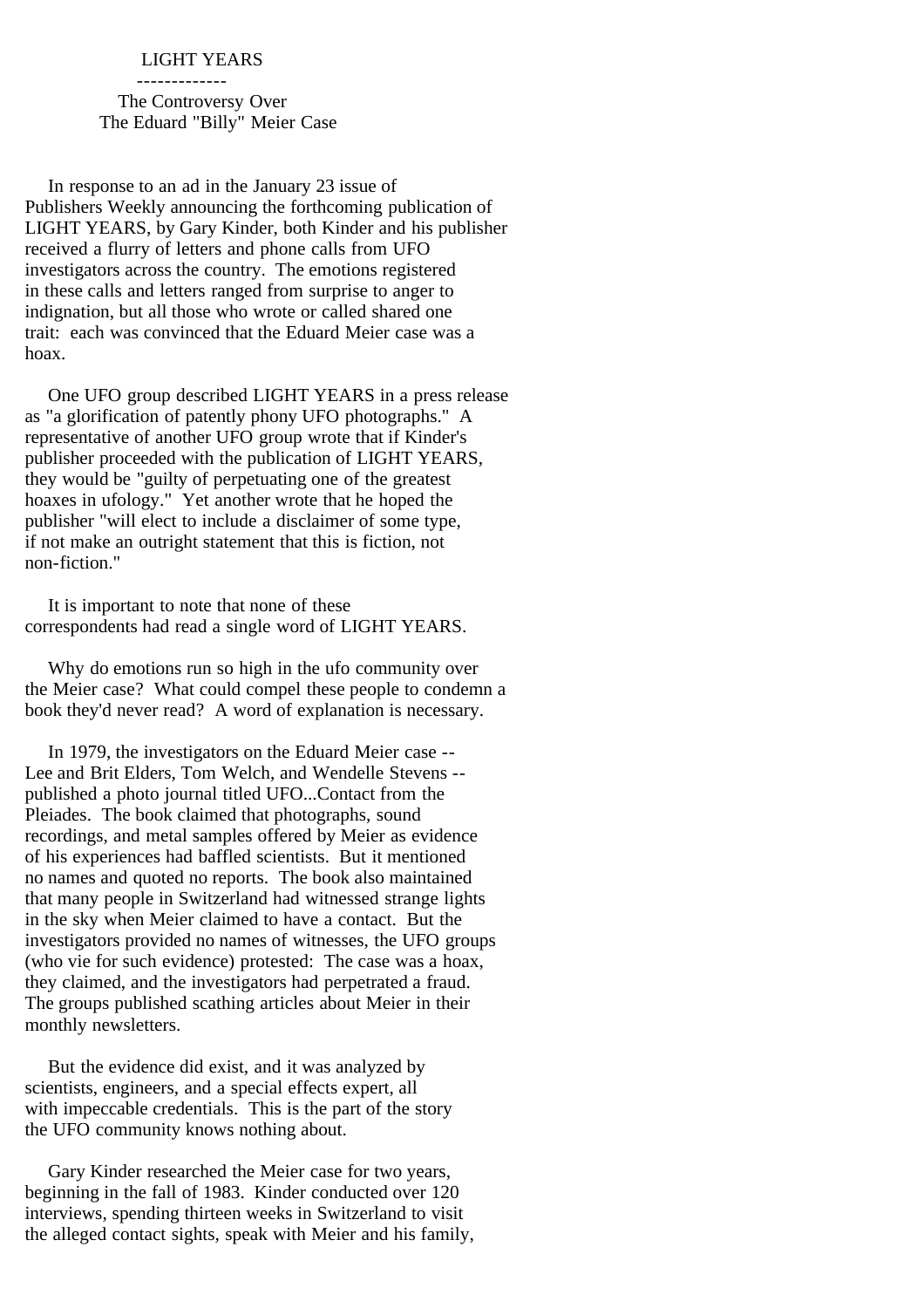track down witnesses, and talk to neighbors and town administrators. He also interviewed witnesses in Munich and London. In the States, he traveled several times to Phoenix, Tucson, Flagstaff, San Jose, Washington, DC, and the Los Angeles area to speak with the people who investigated the case, the ufologists who called it a hoax, and the scientists who analyzed the evidence.

 Well into his research, Kinder realized that the Meier case had drawn such hostility from the UFO community for two reasons: First was Meier's sometimes preposterous claims, and the general reluctance of ufologists to believe any claim of contact, especially repeated contact; second was the investigators' refusal to release the evidence. (In 1979 and 1980, some of the articles on the Meier case suggested that evidence may indeed exist, but until the investigators produced some of that evidence, they deserved to be castigated by the UFO community. The Elders then offered to make material available for analysis, as long as it did not leave their possession. No one accepted their offer.)

 In the beginning, Kinder, too, doubted Meier's story for the typical reason: It couldn't be true. His editor gave him the option to quit the project at any time should he discover that Meier was a fraud; but Kinder found the story to be the most fascinating he had ever encountered. If the poor, one-armed farmer had faked the hundreds of clear, color, daylight photographs, the 8mm films, the sound recordings, the landing tracks, and the metal samples, no one knew how he did it; nor did anyone have an idea who could have been an accomplice.

 Many of the witnesses that Kinder interviewed in Switzerland described seeing things happen to Meier that no one could explain. Louise Zinsstag, cousin of famed Swiss psychiatrist Carl Jung and the most prominent of UFO researchers in Europe, visited Meier on several occasions and wrote of her experiences in a series of letters between June 1976 and October 1977. In one letter she called Meier "the most intriguing man I have ever met." In another letter she wrote, "If Meier turns out to be a fake, I shall take my whole collection of photographs to the ferry boat and drown it in the old man river of Basle."

 In the States, Kinder interviewed four scientists, two sound engineers, an astronautical engineer, a special effects expert, and the head of the photo lab at NASA's Jet Propulsion Laboratory, all of whom (unbeknownst to those in the UFO community) had analyzed or otherwise studied the Meier evidence. (A sampling of what they had to say is enclosed.) After submitting portions of the LIGHT YEARS manuscript to these scientists for their comments and suggestions for changes, Kinder received not only approval from each of them, but two of the scientists -- Dr. Michael Malin and Eric Eliason -- wrote that they were impressed with Kinder's objectivity in presenting the case. "Thanks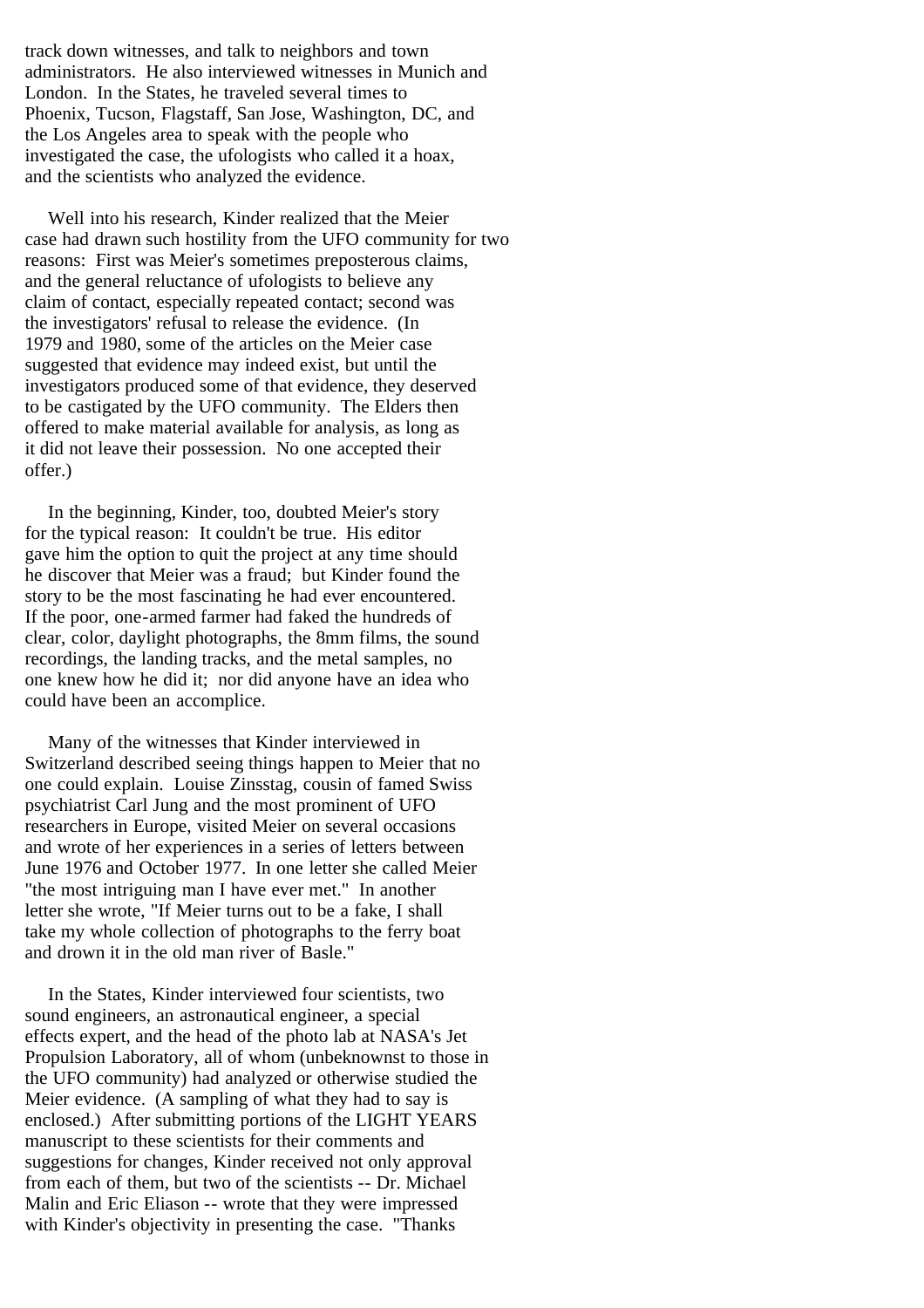for letting me see what you've written," said Malin. "It's a credit to your writing that I cannot tell whether you are a supporter or a detractor of Dilettoso, and of the claims of the people who supplied the UFO images." Eliason wrote, "Thank you for the accurate representation of my views on the Meier UFO photographs. If your LIGHT YEARS publication remains as objective as the pages you provided, I will look forward to reading what you have to say."

 In February of this year, Kinder sent an 8-page outline of his research into the Meier case to one of the UFO investigators who had contacted him in response to the Publishers Weekly ad. In early March he sent a slightly expanded version of this outline as an open letter to the UFO community (a copy is enclosed). So far the response has been encouraging. Jerome Clark, editor of the International UFO Reporter, wrote to Kinder saying, in part:

 "I can hardly wait to read your book. . . . I also look forward, by the way, to the reception your book gets from the ufological community. I think -- I know -- my colleagues are going to be astounded and confused. It really has been an article of faith among us (me included) that this whole business was just an exercise in heavyhanded fraud.

 But apparently you have shown it is rather more interesting than that. It's ironic. Ufologists forever complain that scientists and debunkers won't take an objective look at the UFO evidence. You have demonstrated, I think, that in this case the ufologists acted just like the people they criticize!"

 Mr. Clark then sent a letter to one of the UFO community's more vocal critics of the Meier case, in which he wrote:

 "After correspondence with Gary Kinder. . . and a follow-up phone conversation, I have concluded that our initial response -- i.e., anger and resentment -- to the announcement of his forthcoming book was unwarranted. There seems no doubt that Kinder has conducted by far the most through probe into this peculiar episode."

 As for Kinder himself, he remains fascinated but uncertain about the truth behind the Meier sightings. "I would not call him a prophet, though he may be," Kinder writes in LIGHT YEARS. "I would not rule out imposter, though I have no proof. I know that if you boiled the story in a kettle you would find a hard residue composed of two things: One would be Meier's ravings about time travel, space travel, philosophy, and religion; the other would be the comments by the scientists and engineers impressed with the evidence he has produced. I can't believe the former, nor can I dismiss the latter..."

 "Meier may simply be one of the finest illusionists the world has ever known, possessing not the power but the skill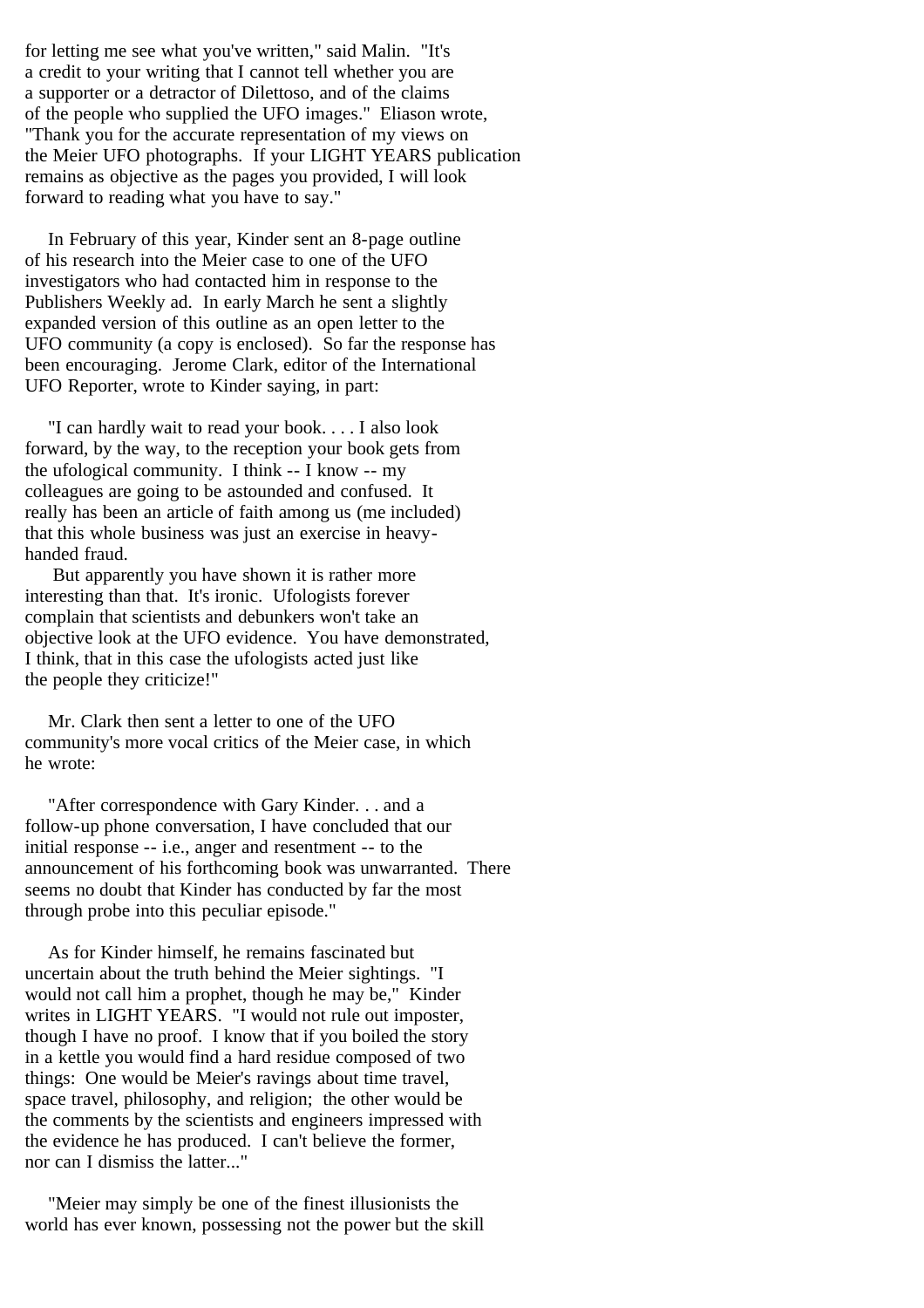to persuade others to see things that did not happen and do not exist. Or, perhaps he has no such ability; perhaps beings on a much higher plane have selected him and used him for reasons far beyond our comprehension. I do know this: Trying to make sense of it all has been the most difficult thing I will ever do. Finally I realized, as the Elders had years before, that the truth of the Meier contacts will never be known."

\* \* \* \*

 Now on to the substance of LIGHT YEARS. Many of the witnesses I interviewed in Switzerland, none of whom had ever been contacted by anyone in ufology, had seen things happen to Meier that no one could explain: Standing next to another man, he once disappeared instantly from the roof of a barn twelve feet off the ground; in a separate incident he suddenly reappeared, warm and dry, in a group of men standing in a dark and secluded forest in a freezing rainstorm. These scenes, associated with alleged contact experiences, appear in much greater detail in the book. They may be tricks, but if so they were performed by a master illusionist. When Meier claimed to have had a contact, sets of three six-foot diameter circles would appear in a meadow surrounded by thick woods. I did not see these myself, but I talked to several people who had seen them and who had photographed them while still fresh. Swirled counter-clockwise and perfectly delineated in tall grass, one set remained for nine weeks, until a farmer came and mowed the grass. Here is the mystery of the landing tracks: Grass that is green rises even after being mashed down; grass that dies turns brown and lies flat. This grass remained green but never rose; it continued to grow in a flat circle. The landing tracks puzzled everyone I spoke to who had viewed them, including Meier's most ardent detractor, Hans Schutzbach. Schutzbach told me that other people had tried to duplicate the landing tracks, but that their efforts were "a bad copy." Meier's were "perfect." I listened to dozens of such stories, so many I could not include all of them in the book, including nighttime sightings of strange lights reported by a variety of people, many of whom witnessed the same incidents and corroborated each other's accounts. One nighttime photograph, taken by a school principal from Austria during an alleged contact, will appear in the book. On the other side, I know that Meier's photos of the alleged future destruction of San Francisco, for instance, came right out of the September, 1977, issue of GEO Magazine. After one of the witnesses reported this to me, I found the magazine myself and compared the photographs. They were identical. All of this is in the book - the crazy claims, the apparent lies, the unexplained disappearances, the mysterious landing tracks, all weaved into the narrative.

 In London, Timothy Good provided me with many lengthy letters from Lou Zinsstag (who often had been pointed out by the ufologists in the States as one who thought that Meier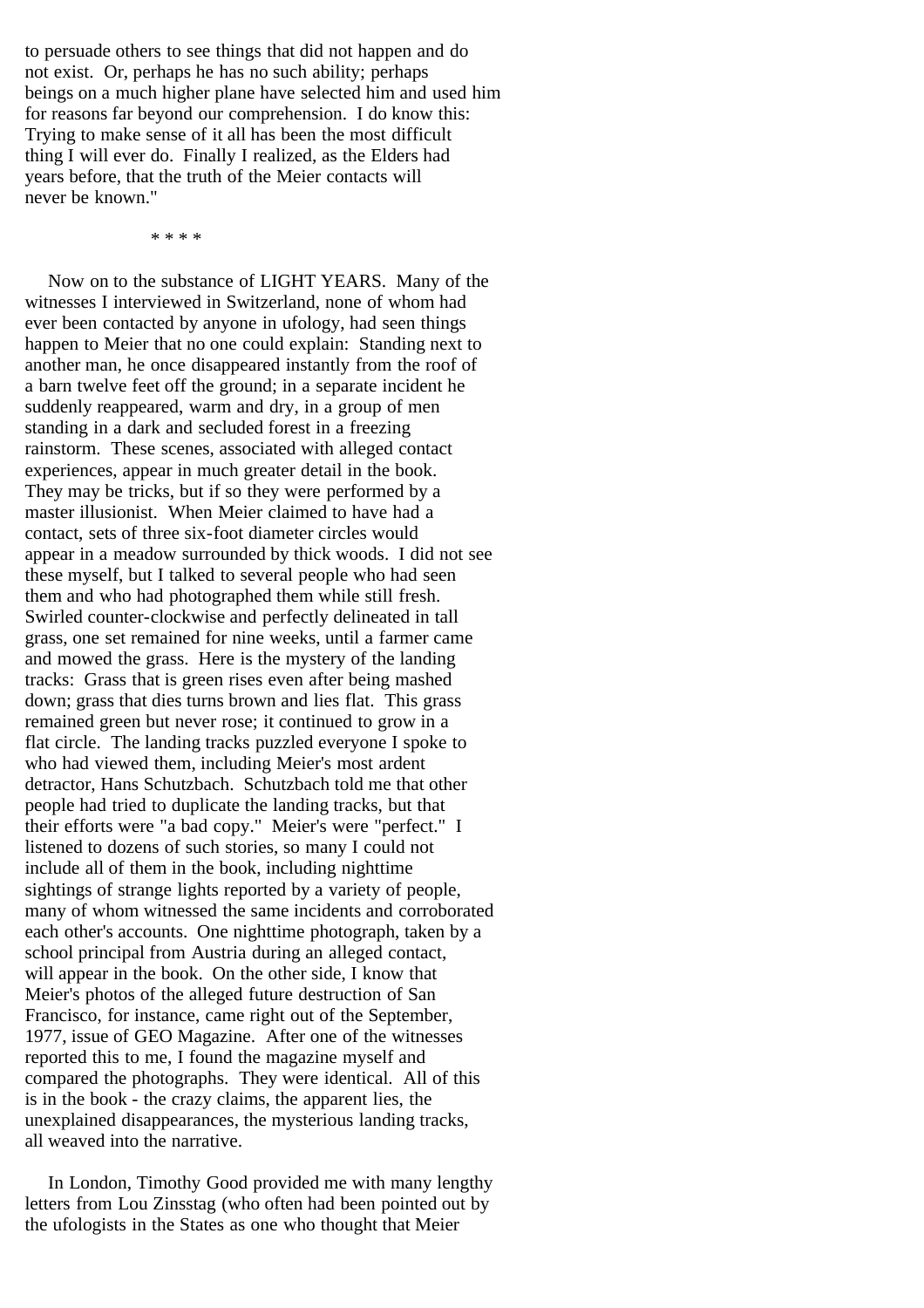was a fraud and "crazy"). Zinsstag had written the letters between June, 1976, and October, 1977, as she investigated Meier and reported back to Good. In one letter she calls Meier "the most intriguing man I ever met." She goes into great detail in her observations, including a description of "this feeling of discomfort" she experiences in Meier's presence. In another letter she writes, "If Meier turns out to be a fake, I shall take my whole collection of photographs to the ferry boat and drown it in the old man river of Basle."

 Back in the States I interviewed nine scientists, engineers, and special effects experts who had analyzed or otherwise studied the Meier evidence. (One, Bob Post, is none of the three, but heads the photo lab at JPL.) Following is a sampling of what they had to say. Realize that where the photos are concerned an original transparency was never available for analysis, so none of the work done on those was definitive (Spaulding himself told me he had no idea the generation of the photographs he analyzed); however, knowing this limitation, the scientists who did agree to examine them told me they would have been able to detect all but a very sophisticated hoax.

 Dr. Michael Malin is an associate professor of planetary sciences at Arizona State University; he wrote his doctoral thesis on the computer analysis of spacecraft images beamed back from Mars. He was at JPL for four years and he's worked with the special effects people at LucusFilm. He works under various government grants at ASU, and a recent experiment he devised has just been accepted for a future Shuttle launch. A friend of mine who is the science editor at National Geographic and who has researched and written many cover stories on the Universe, the Space Shuttle, etc., had spoken to Malin before and once told me, "If Malin says it, you can believe it." Here is one thing Malin said concerning the Meier photographs which he analyzed in 1981: "I find the photographs themselves credible, they're good photographs. They appear to represent a real phenomenon. The story that some farmer in Switzerland is on a first name basis with dozens of aliens who come and visit him...I find that incredible. But I find the photographs more credible. They're reasonable evidence of something. What that something is I don't know." Malin also told me, "If the photographs are hoaxes then I am intrigued by the quality of the hoax. How did he do it? I'm always interested in seeing a master at work." These quotes, and all of the rest of the quotes I attribute to the scientists here, appear verbatim in the book.

 Steve Ambrose, sound engineer for Stevie Wonder and inventor of the Micro Monitor, a radio set complete with speaker that fits inside Wonder's ear, analyzed the Meier sound recordings. "The sound recording's got some surprising things in it," he told me. "How would you duplicate it? I'm not just talking about how to duplicate it audio-wise, but how do you show those various things on a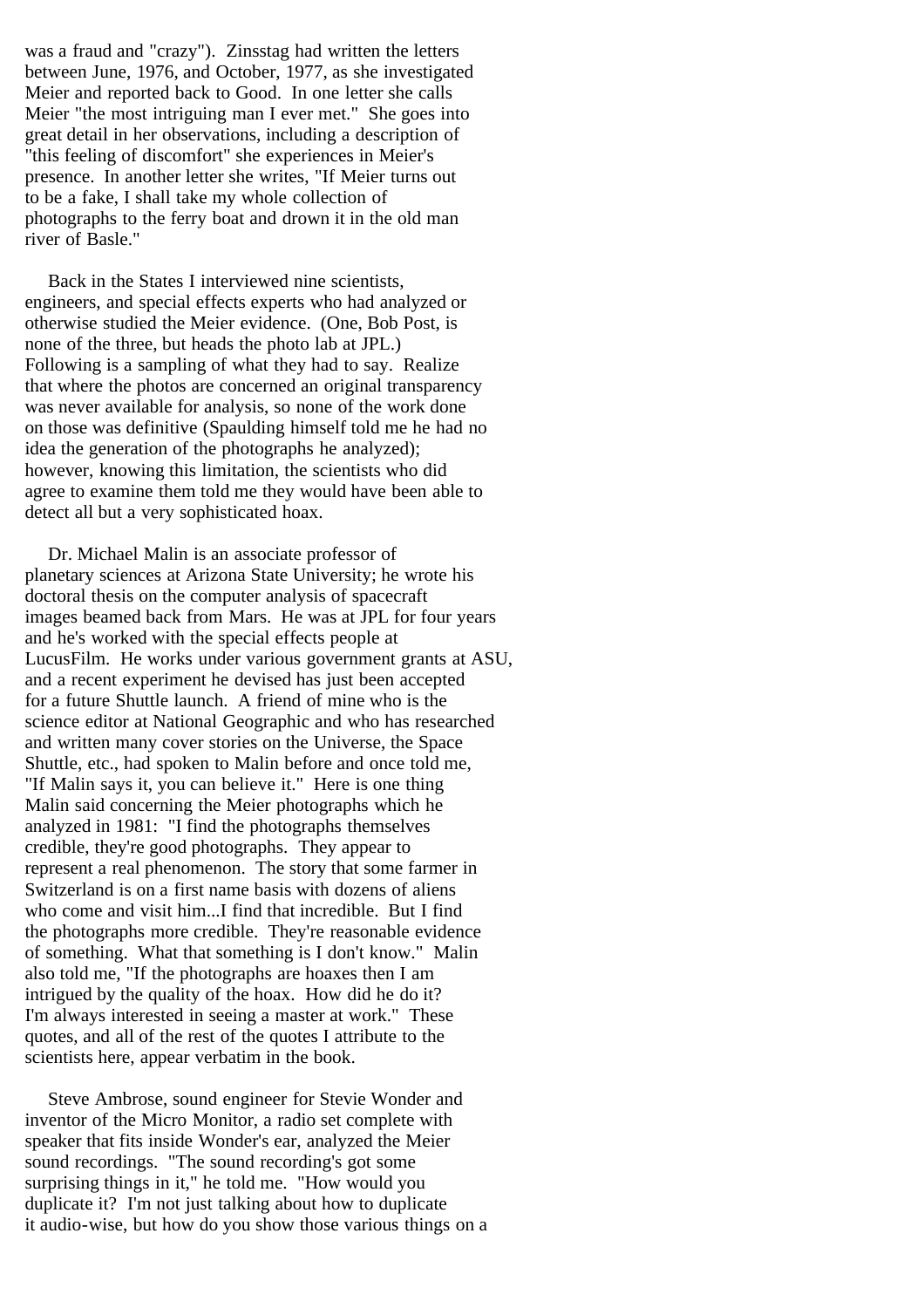spectrum analyzer and on the 'scope that it was doing? It's one thing to make something that sounds like it, it's another thing to make something that sounds like it and has those consistent and random oscillations in it. The sound of the spacecraft," he added, "was a single sound source recording that had an amazing frequency response. If it is a hoax I'd like to meet the guy that did it, because he could probably make a lot of money in special effects." His findings were corroborated by another sound engineer names Nils Rognerus.

 In 1979 Dr. Robert Nathan at JPL was sufficiently impressed with the Meier photographs to have copies made of Meier transparencies at the JPL photo lab. After the transfer he refused to analyze the photographs, however, because his developer discovered they were several generations away from the originals. Nathan felt that the transparencies were so far away in generation from the photographs he had seen that Wendelle Stevens had attempted to trick him. Later, I showed the Meier films to Nathan, and he laughed at some of them, but he couldn't figure out how Meier flew the ship into a scene and had it come to a sudden halt; or how it could hover motionless while a pine branch in the lower right hand corner blows in a stiff wind. Nathan said, "He would have to be awfully clever, because that's a very steady holding. It would have to be very, very good tethering." Then he said, "Apparently he's a sharp guy, very clever. So he should be given some points for effort." Nathan concluded about the films, "If this is a hoax, and it looks like it is to me but I have no proof, this is very carefully done. Tremendous amount of effort. An awful lot of work for one guy." From all of the scientists, these were the most negative comments I received.

 With Nathan saying in theory the films could be hoaxed, I was curious about the logistics involved. Then I discovered that a special effects expert, Wally Gentleman, who for ten years had served as Director of Special Effects on the Canadian Film Board and who, for a year and a half, was director of special photographic effects for Stanley Kubrick's film 2001, had viewed these same films. This is what he told me: "To produce the films, Meier really had to have a fleet of clever assistants, at least 15 people. And the equipment would be totally out of (Meier's) means. If somebody wanted me to cheat one of the films, \$30,000 would probably do it, but this is in a studio where the equipment exists. The equipment would cost another \$50,000." That's for each of the seven Meier films. Gentleman also had examined the photographs. "My greatest problem is that for anybody faking this," (he pointed to one of the photographs), "the shadow that is thrown onto that tree is correct. Therefore, if somebody is faking it they have an expert there. And being an expert myself, I know that that expert knowledge is very hard to come by. So I say, 'Well, is that expert knowledge there or isn't it there?' Because if the expert knowledge isn't there, this has got to be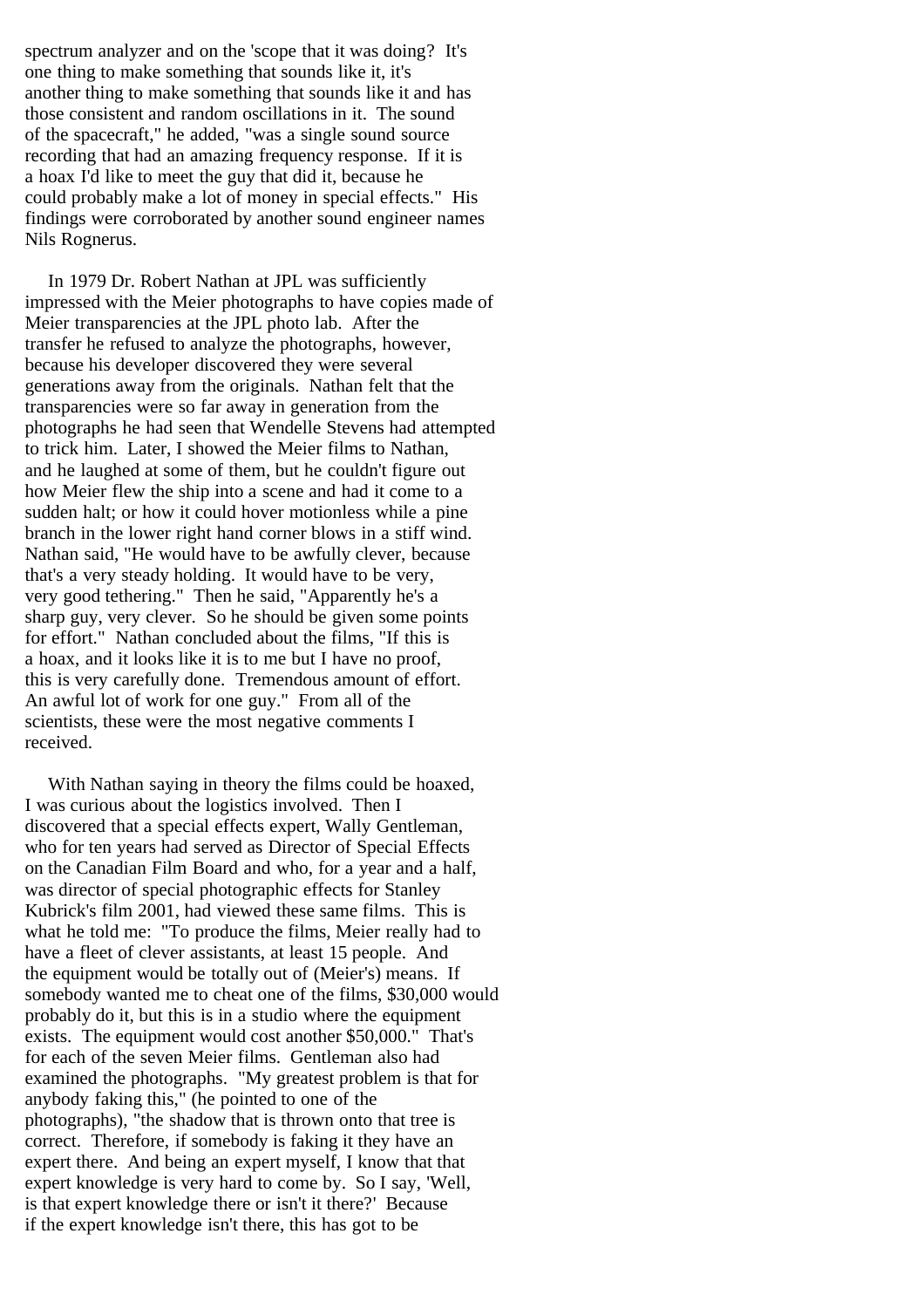real."

 Then there is Robert Post, who had been at the JPL photo laboratory for 22 years and was the head of that lab in 1979, when Nathan brought the Meier photos to him to have copies made. Post oversees the developing and printing of every photograph that comes out of JPL. Though he analyzed nothing, his eye for spotting fabrications far surpasses a lay person's. Post told me: "From a photography standpoint, you couldn't see anything that was fake about the Meier photo's. That's what struck me. They looked like legitimate photographs. I thought, 'God, if this is real, this is going to be really something.'"

 Besides working in the highly classified field of military defense, David Froning, an astronautical engineer with McDonnell Douglas for 25 years, has done exploratory research to develop ideas and technology for advanced spacecraft design. As a longtime member if the British Interplanetary Society and the American Institute of Aeronautics and Astronautics, he has presented many papers on interstellar flight at technical conferences in Europe and the United States. In October, 1985, he addressed the XXXVI International Astronautical Congress in Stockholm. Froning's wife discovered at a friend's house the photo journal published by the Elders in fall, 1979, and took it home to her husband because of one word in the text tachyon. In Meier's notes from 1975, he spoke of the tachyon propulsion system utilized by the Pleiadians. For over a year Froning had been spending most of his spare time working to design just such a theoretical system. When he read more of Meier's notes on faster-than-light travel (he had contacted the Elders and Stevens for more information), he found that Meier's figures for the time required to achieve the speed of light (at which point, according to Meier, the tachyon system would kick in to make the hyper leap), and the distance a ship would have traveled at that point, were within 20 percent of his own calculations determined through the use of complex acceleration formulas. Froning told me, "If what this Meier is saying is just a hoax, he's being cued by some very knowledgeable scientists. I've only discussed this Meier case with scientists who are fairly open-minded about interstellar flight, but I'll tell you, the majority of them think it's credible and agree with at least part, or sometimes all, of the things talked about by the Pleiadians."

 During my research I read an article from a British publication called The Unexplained, in which the author, referring to the alleged Meier metal analysis by Marcel Vogal at IBM, wrote, "Jim Dilettoso characteristically failed to further the cause by claiming that (the Elders) hold a 10-hour videotape of 'the entire lab proceedings' (which Dr. Vogal denies having made). 'And,' Delettoso incautiously persisted, 'we have about an hour of him discussing why the metal samples are not possible in earth technology, going into intrinsic detail of why it is not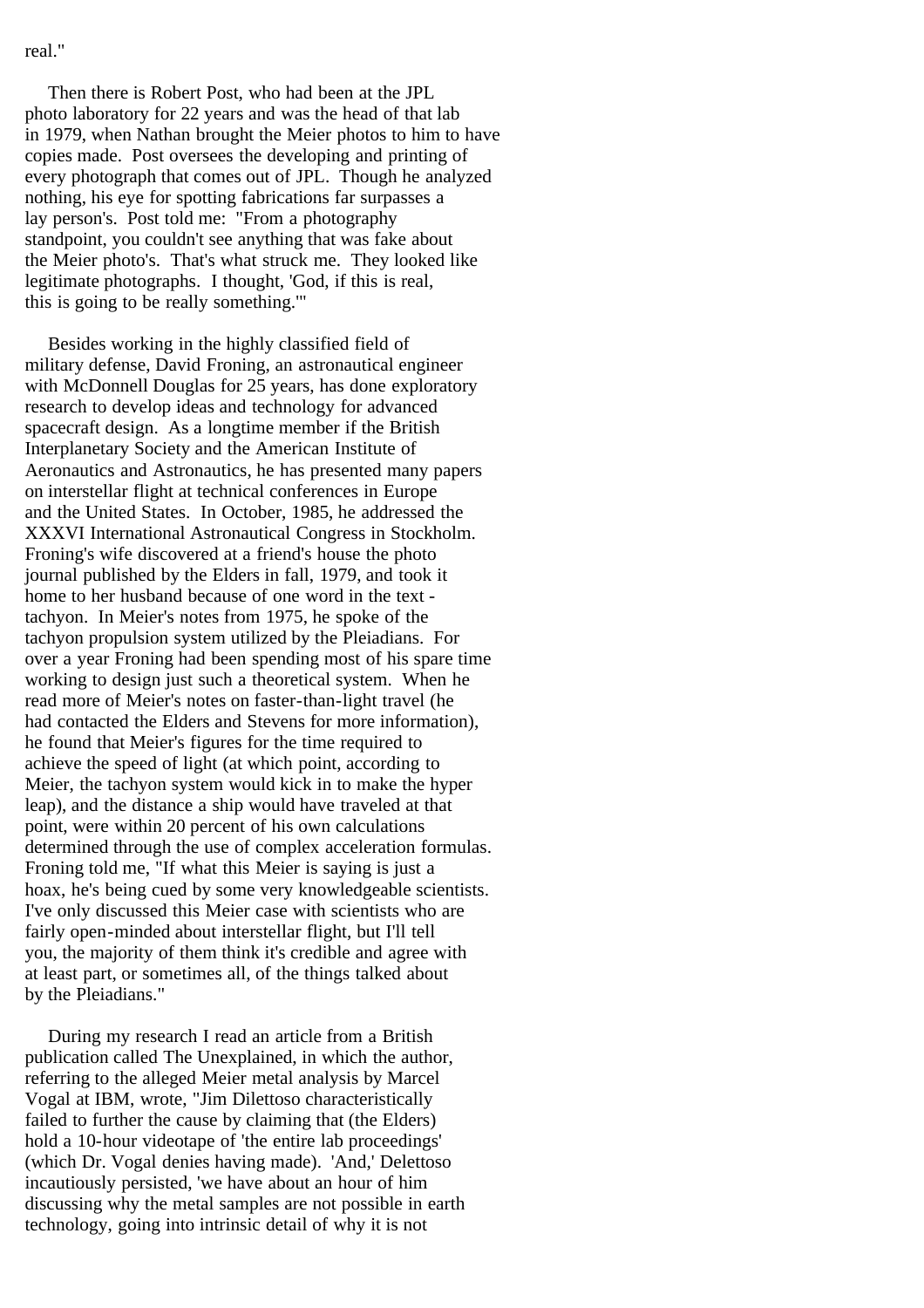done anywhere on earth.'" The author, of course, is poking fun at such a claim. I have seen that video. I have also seen another video in which Vogel states, "I cannot explain the metal sample. By any known combination of materials I could not put it together myself, as a scientist. With any technology that I know of, we could not achieve this on this planet." I've interviewed Vogel twice and he insists that the metal sample he spent so much time analyzing is unique. I spoke with him again three weeks ago and to this day he remains fascinated with the specimen. He said that if the metal sample had not disappeared while in his possession, he would now be continuing research on it with a number of other scientists from IBM and Ames Research. A reporter from the Washington Post also called Vogel two days ago and Vogel again verified the above quote.

 With the exception of Vogel, and possibly Nathan, though he doesn't remember, none of these men had ever been interviewed by anyone in the UFO community. And Vogel even said to me on tape regarding one of the ufologists who did interview him about Meier: "Treat him with caution. He'll ramble on and he'll quote you out of context. So watch it." He also told me this same person "has taken my statements completely out of context and published them. This case has been badly mangled."

 In the book, I go into much greater detail with each of the scientists and engineers. I mention each by his real name (as I do everyone else in the story) and I include his place of employment. After completing the final draft of the manuscript I mailed to each of the scientists a packet which included everything in the manuscript pertaining to him. I asked that each make any corrections, technical or otherwise, he cared to make. I have heard back now from all of them either by mail or by phone during the past six weeks. Some had nothing to change, others made minor changes. Everything concerning their analysis of the evidence will appear in the book exactly as they have authorized it to appear. (Two weeks before sending his letter to my publisher attempting to persuade him not to publish LIGHT YEARS, Walt Andrus called me and we talked for forty-five minutes. During that conversation, I told Andrus of the comments made by the scientists. I gave him their names, I spelled the names for him, I gave him their places of employment, and I encouraged him to contact them for verification of their statements, three of which appeared in an ad for the book in "Publishers Weekly." Apparently, he never did so.) In this letter to me Michael Malin opened with this: "Thanks for letting me see what you have written. It's a credit to your writing that I cannot tell whether you are a supporter or a detractor of Dilettoso, and of the claims of the people who supplied the UFO images."

 Eric Eliason of the U.S. Geological Survey in Flagstaff, Arizona, is the ninth of the experts I spoke with. After receiving his packet, he wrote to me, "Thank you for the accurate representation of my views of the Meier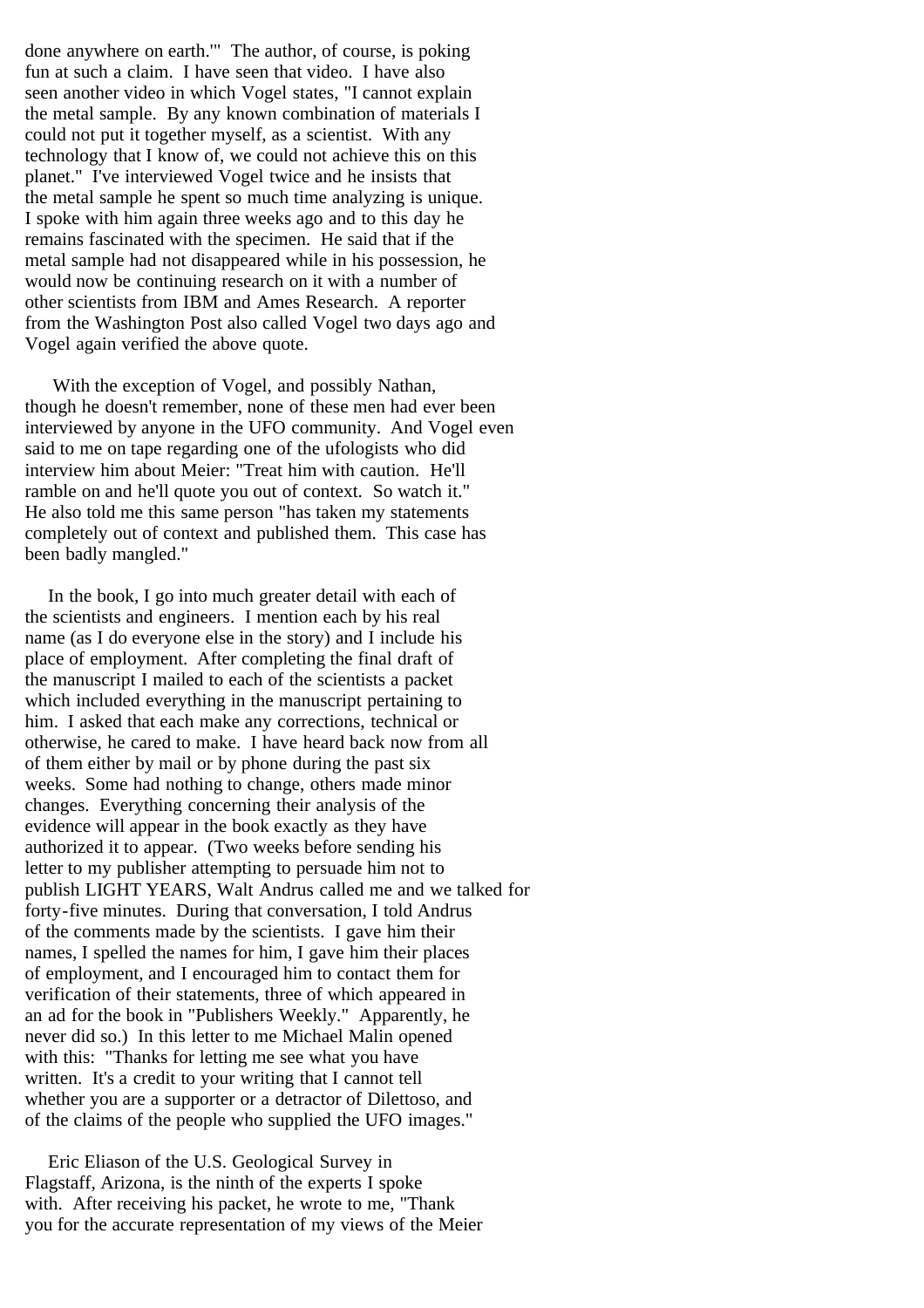UFO photographs. If your LIGHT YEARS publication remains as objective as the pages you provided, I will look forward to reading what you have to say." Eliason creates image processing software so astrogeologists can analyze photographs of the planets beamed back from space. He spent two years producing the intricate radar map of cloud covered Venus acquired by Pioneer 10, and his software has been applied in processing space photography beamed back by both Viking and Voyager. He was sent to France and to China as a representative of the U.S. Space Program and an expert in image processing. He had analyzed the Meier photos on his equipment in 1981. He told me in an interview in August, 1984: "In the photographs there were no sharp breaks where you could see it had been somehow artificially dubbed. And if that dubbing was registered in the film, the computer would have seen it. We didn't see anything."

 What would you do with evidence like this? Would you disagree it because Meier makes outlandish claims? Or because a ufologist reports that a colleague in Germany has a friend who saw ropes and pulleys hanging in Meier's barn? Or because Wendelle Stevens is a believer anyhow? Or because Wendelle Stevens is now in prison? Or because Meier has an 18-inch model of one of the Pleiadian beamships sitting in his office? Or because a group of believers has formed around the man? And if you had a choice between the analysis performed by Bill Spaulding at Ground Saucer Watch, on which would you stake your reputation? After all the badmouthing given the Meier case, I was surprised to learn that ufologists like Walt Andrus had never heard of Malin, or Eliason, or Gentleman, or Froning, or Ambrose, or even the alleged detractors in Switzerland Hans Schutzbach and Martin Sorge. Schutzbach was Meier's right-hand man for two years, with him night and day, driving him to contacts, organizing and cataloguing all of the photographs, measuring and photographing the landing tracks. Then they had a falling out, and Schutzbach left. He hates Meier and is certain Meier is a fraud; if anyone would know Meier's "technique" and be ready to divulge it, Schutzbach would be the man, yet to this day he has no clue how Meier could have made the tracks, or the photos, or the sound recordings, or the films. Nor does he have even one suggestion for an accomplice. Sorge, a cultured man with a university degree in chemistry and author of two books, had been mentioned frequently by ufologists as the one who discovered charred photographs and thereby exposed Meier as a fraud. He told me in the summer of 1985 that he is "certain" the contacts took place, though in a different fashion than Meier describes. He also told me the real story of how he obtained the burned slides. That, too, is much different than the version I got from ufologists here in the States. Again, all of this is in the book.

 One of the more interesting ironies in the current uprising of the UFO community against the publication of LIGHT YEARS is that every time someone slams the book (before it has been read) he points to Bill Spaulding and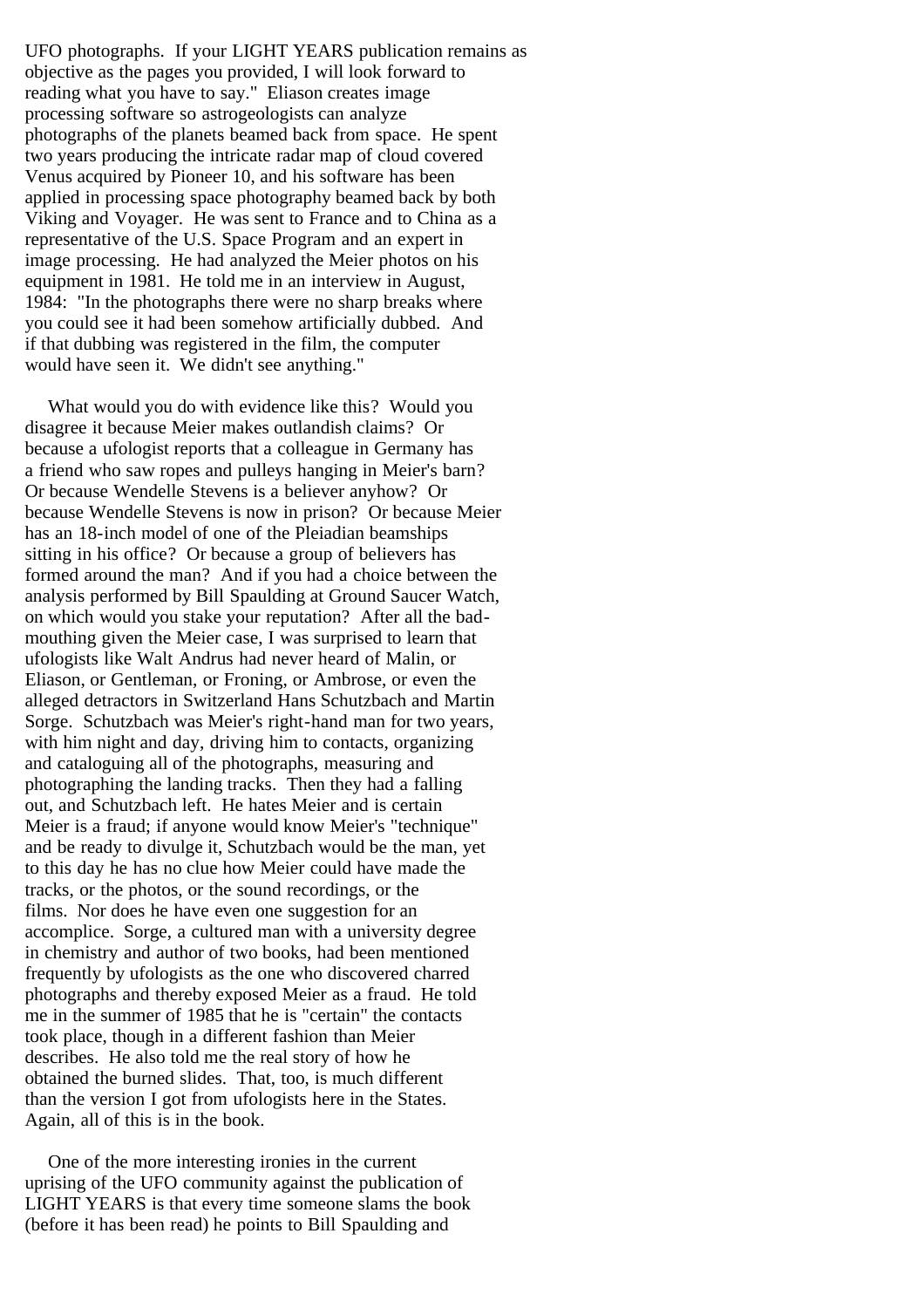Kal Korff as the two authorities in whose skills the community places great faith. After all of the negative comments I have heard about Bill Spaulding's work from various members of the UFO community, why would anyone rely on his analysis of anything? Bill Moore, who is not known for his kind of feelings toward the Meier case or the people who investigated it, had this to say about Spaulding in an interview on March 25, 1985: "He's generally regarded by anybody in the field as somebody to ignore. It's all puffery. He wrote a paper on the analysis of photographs, and I have a critique of that paper by a scientist who knows what he's talking about, and he just rips it to shreds. It sounds good unless you know what the system is and then you realize that the guy's a phony."

 While Korff was young and inexperienced, these factors do not necessarily discredit his work. But I am certain that few ufologists have heard him say what he told me in an interview on April 13, 1985: "I'm even open to the possibility that Meier had some genuine experience somewhere in there," he said, "but there's so much noise around his signal that I don't even know how to sift it. I've always maintained that, yeah, maybe there's something to it. Most of the people who have read my work say, 'Ah, the Meier case is totally a hoax, there's nothing to it.' I say, 'The claims (Stevens and the Elders) have made don't hold up; but it's possible the guy may have something somewhere.'"

 After three years of researching and thinking about this story it finally came clear to me that two things kept the UFO community from taking a far more serious look at the Meier case: One, of course, is Meier's preposterous claims, and (in an ongoing effort to insulate itself from the fringe) the general reluctance of the community to accept any claim of contact, especially repeated contact; the other is that Lee Elders grabbed all of the evidence and sat on it. George Early, after reviewing the Elder's UFO...Contact from the Pleiadies, wrote in Saucer Smear that until the Intercep group produced some of the evidence they claimed to have, they deserved to be castigated by the UFO community. And Earley was right. So was Korff. The claims by themselves don't hold up. But the evidence in fact existed; I've talked to the people who examined it.

 None of the foregoing is offered as proof that Meier sat in a Swiss meadow and conversed with Pleiadians, but only to demonstrate that people intrigued by the Meier case, who see a fascinating story in the man, are not simplistic in their thinking. No one, including Stevens and the Elders, has ever claimed he possesses irrefutable evidence of the Meier contacts, and I do not make that claim now. No one in ufology can make that statement about any case. After I sent a letter similar to this one to Jerry Clark, he responded that while he continued to have serious reservations about Meier's claims to meet with extraterrestrials, he, too, found the Meier story "fascinating." "My colleagues are going to be astounded and